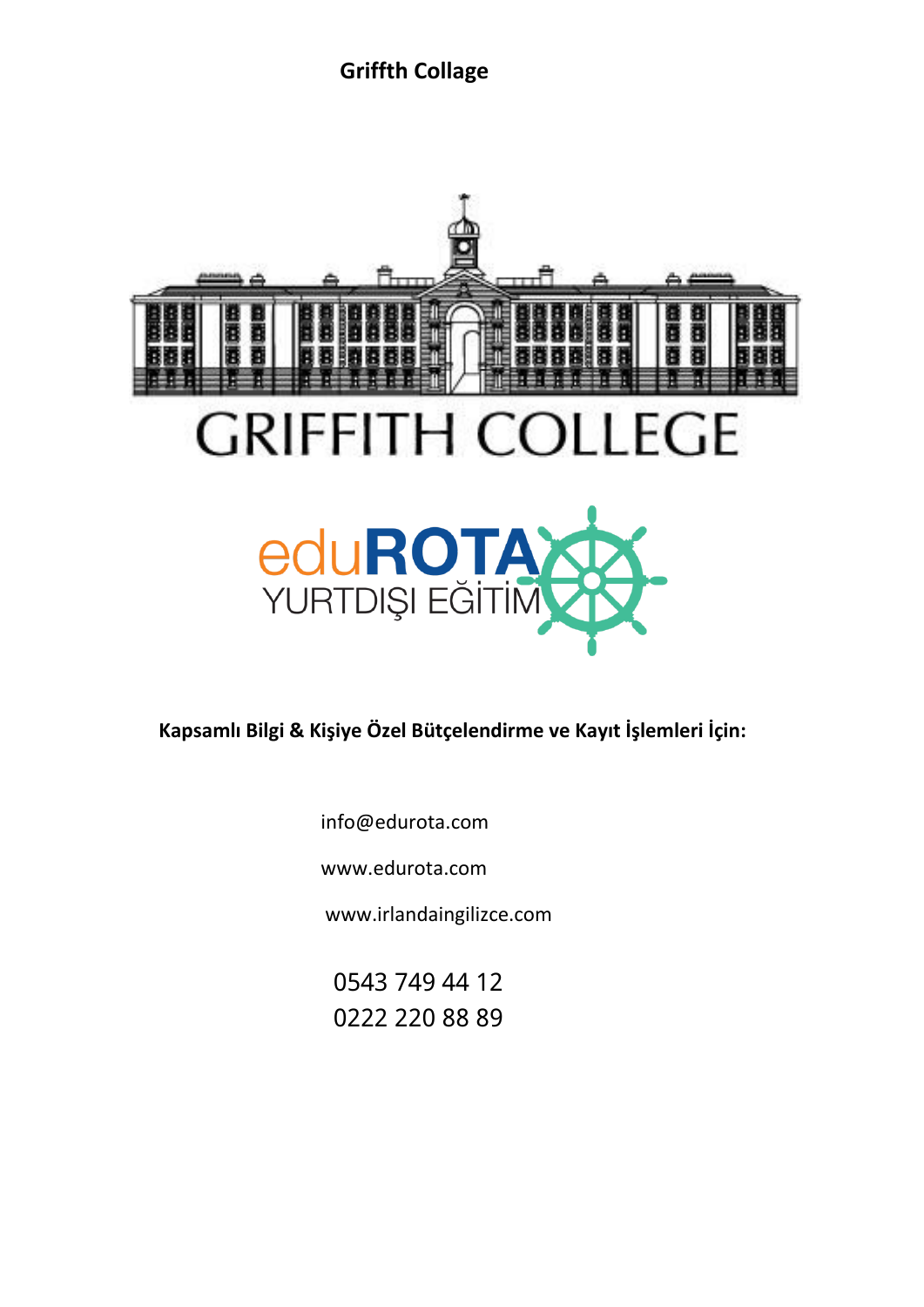

# **Dublin Kampüsü için Masraflar**

**Program Ücretleri:** €9000- € 11.000 / yıllık

# **Konaklama Ücretleri:**

€6000 / yıllık (halls of residence - çift kişilik oda) €4000 / yıllık (apartment share)

**Yemek ve Diğer Masraflar:** €2500 / yıllık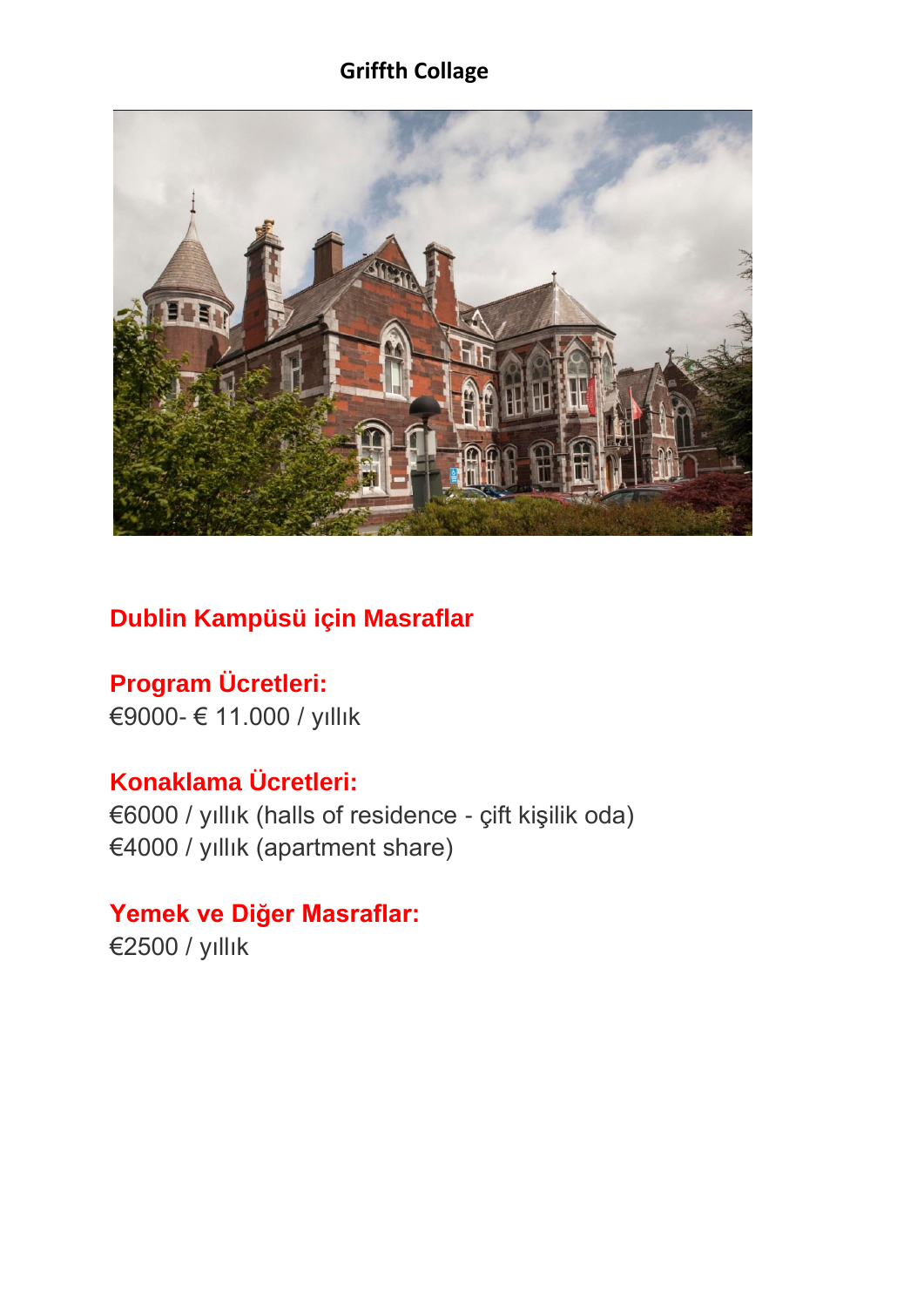#### **Lisans Programları**

#### **Business:**

- Accounting & Finance BA (Hons) | Cork, Dublin, Limerick
- Business BA | Dublin, Limerick
- Business Studies BA (Hons) | Cork, Dublin, Limerick
- Business Studies (HRM) BA (Hons) | Dublin, Limerick
- Business Studies (Marketing) BA (Hons) | Dublin
- International Hospitality Management BA (Hons) | Dublin, Limerick
- Marketing BA | Dublin

#### **Computing:**

- Computing Science BSc (Hons) | Cork, Dublin, Limerick
- Computing Science BSc | Cork, Dublin, Limerick

#### **Counselling & Psychotherapy:**

- Counselling Skills and Addiction Studies BA from ICHAS | Dublin
- Counselling Skills and Psychotherapy Studies BA from ICHAS | Dublin
- Counselling Skills and Youth Studies BA from ICHAS | Dublin

#### **Design:**

- Animation BA | Dublin
- Fashion Design BA (Hons) | Dublin
- Fashion Design BA | Dublin
- Interior Architecture BA (Hons) | Dublin
- Interior Design BA | Dublin

#### **Engineering:**

• Industrial Engineering Bachelor of Engineering | Dublin, Limerick

#### **Journalism & Media Communications:**

- Film and Television Production BA | Dublin
- Journalism BA | Cork, Dublin
- Journalism & Visual Media BA (Hons) | Dublin
- Photographic Media BA | Dublin
- Photography Certificate | Dublin

**Law:**

• LL.B. (Hons) | Cork, Dublin